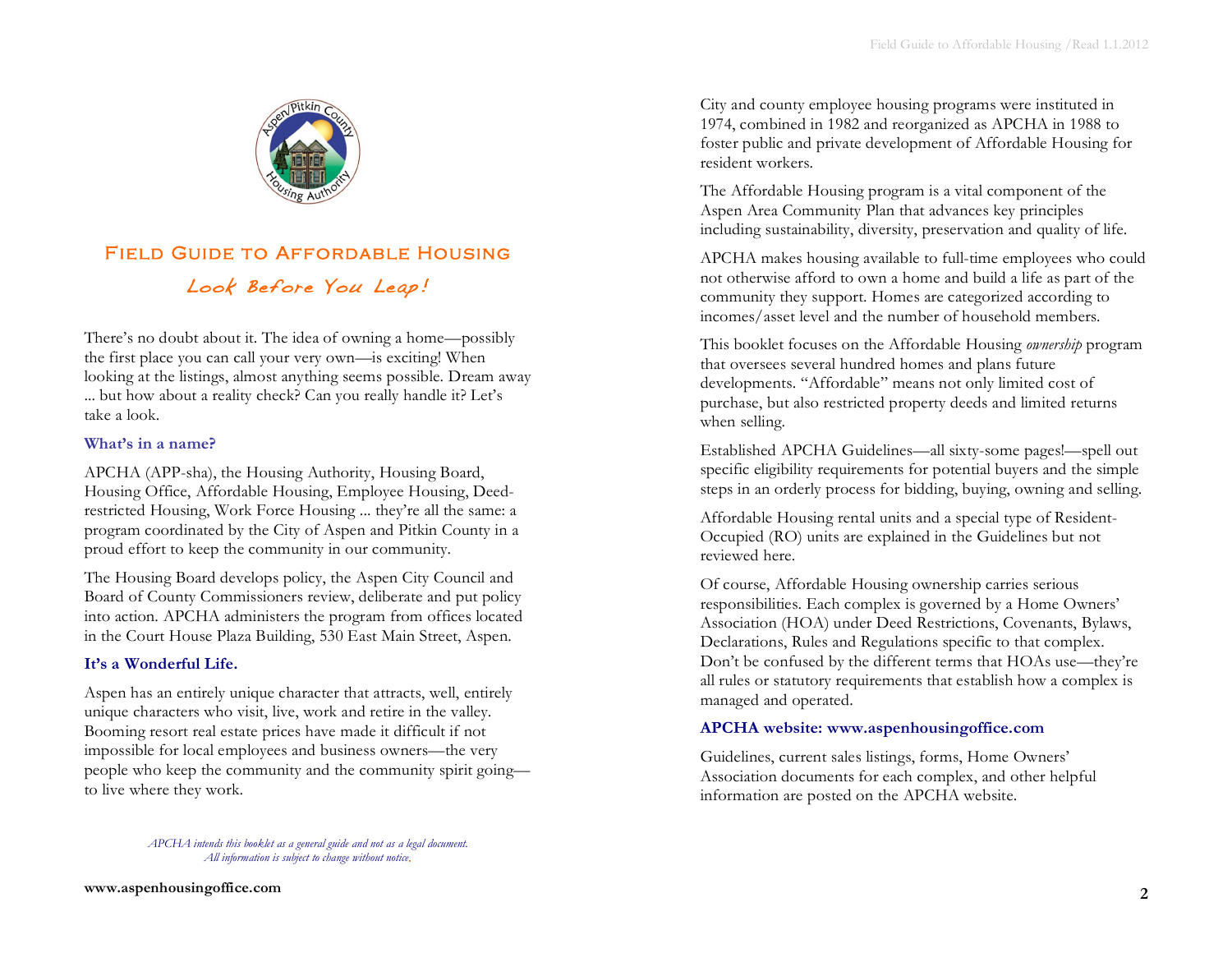# Table of Contents

| Glossary                                                                                                                                                                                                  | 4  |
|-----------------------------------------------------------------------------------------------------------------------------------------------------------------------------------------------------------|----|
| Definitions of Affordable Housing terms                                                                                                                                                                   |    |
| First Things First.                                                                                                                                                                                       | 7  |
| Who is eligible; why Affordable Housing is affordable;<br>Deed Restrictions, HOAs, Capital Reserves.                                                                                                      |    |
| <b>Budget Worksheet</b><br>Will your nest egg be enough?                                                                                                                                                  | 9  |
| Eligibility: Square Peg in a Round Hole?<br>Affordable Housing qualifications and categories                                                                                                              | 12 |
| Category Table<br>See where you fit in                                                                                                                                                                    | 13 |
| Application: Mighty are the Preparations<br>Application process, checklist of supporting documents                                                                                                        | 14 |
| Bidding: Chart Your Course<br>Listings, bid process and timetable, priorities, the lottery                                                                                                                | 18 |
| Buying: Put Your Ducks in a Row<br>Negotiating the sales contract, financing and<br>inspection checklists, closing the sale                                                                               | 21 |
| Owning: It's Affordable Housing! Big Brother's<br>Going to Look After Me, Right?<br>Rights and responsibilities of ownership,<br>HOA participation, home maintenance,<br>capital improvements, compliance | 27 |
| Selling: Can't Put Lipstick on a Pig<br>Maximum Sales Price, Minimum Standards, fees                                                                                                                      | 30 |

# Glossary

#### *All definitions are in reference to the Affordable Housing program and not intended as legal definitions.*

**Affidavit of Lawful Presence:** sworn written statement that applicant is in the US legally

**Amendments to Protective Covenants:** changes and/or additions to HOA Declarations, rules and regulations; same as Supplemental Declarations of Covenants

**APCHA:** Aspen Pitkin County Housing Authority; office located in Courthouse Plaza, Lower Level, 530 East Main Street, Aspen; www.aspenhousingoffice.com

**APCHA home:** specific residence, unit, condominium or freestanding home in an Affordable Housing complex

**Articles of Incorporation:** legal certificate issued by the state empowering an HOA to conduct prescribed business of administering and managing an Affordable Housing complex

Assessment: periodic or special charge to owners to meet a particular or immediate need or to fund Capital Reserves

**Bid period:** two weeks following initial sales listing of an Affordable Housing home during which bids are accepted

**Bylaws:** corporate rules for conducting business

**Capital Reserve:** HOA policy regarding depreciation, capital repairs and replacements; *Capital Reserves* are funds or an account set aside to make capital repairs and replacements.

**Common area:** portions of complex property and improvements shared by all residents; maintained by the HOA

**Complex:** reference to Affordable Housing property consisting of ownership homes or units and common areas; building with multiple units, multiple buildings of units or freestanding homes

**Declaration of Covenants/Condominium Declaration**: with regard to HOAs, policies and rules adopted in addition to Bylaws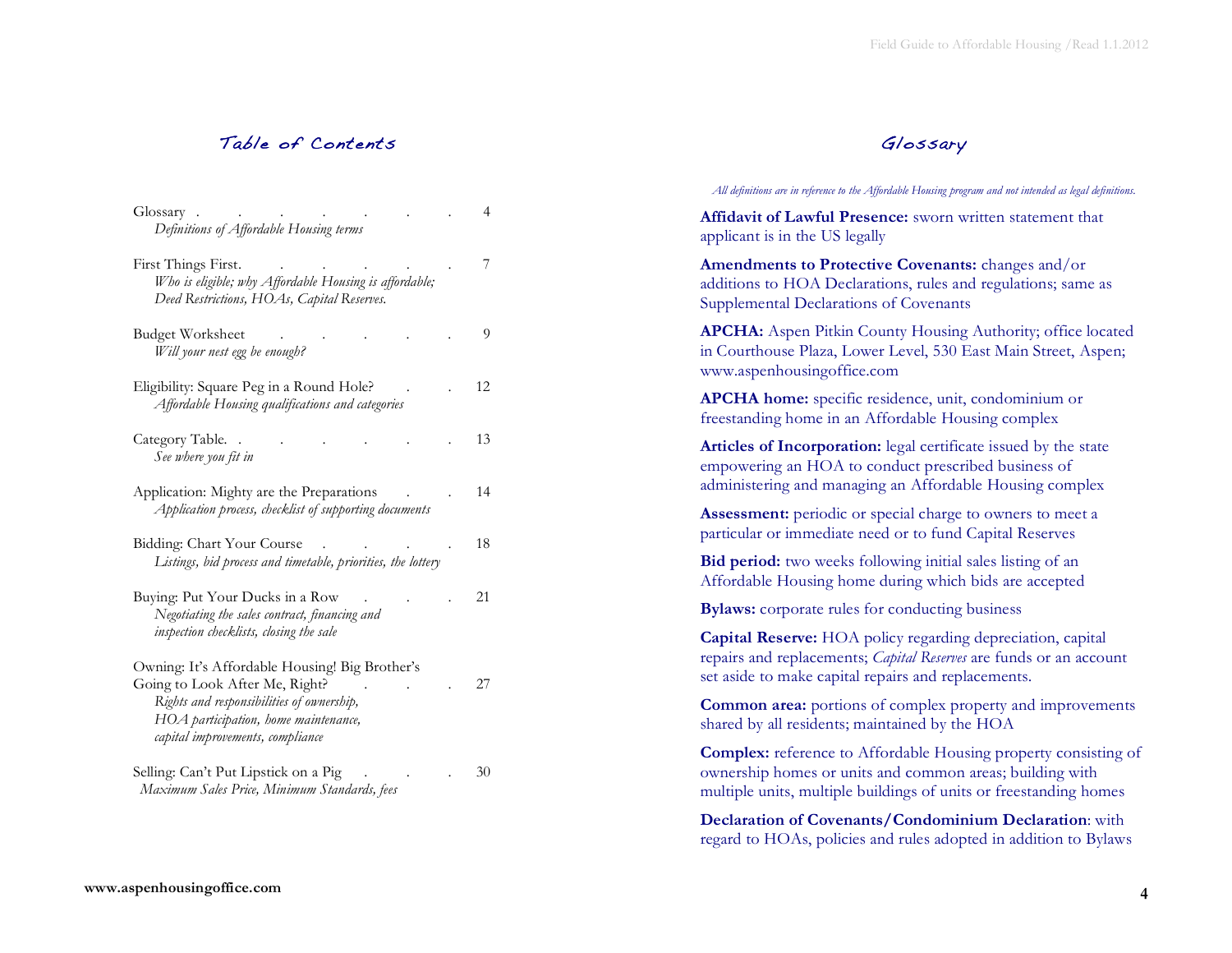**Deed Restriction:** terms of contract between APCHA and every Affordable Housing owner imposing limitations on property ownership according to state and local laws and APCHA policies

**Dependent:** dependents in household determine the number of bedrooms available to an APCHA applicant;

*child*, stepchild or sibling, or their child/grandchild under age 19, if a student, under 24 at year end; who lived at home at least 100 days of last year and provided no more than half her/his own financial support that year; only one divorced parent may count a dependent child; or

*adult* relative or household member living with taxpaying applicant, receiving more than half her/his financial support from applicant; not a qualified dependent of another Affordable Housing owner

**Dues/Monthly Assessments:** routine charges to owners for management and maintenance of complex usually charged monthly

**Earnest money:** funds presented by buyer as consideration to bind a sales contract when signed; for APCHA contracts, \$2000

**Employee:** an APCHA-qualified employee works full-time (1500 hours/year) in Aspen/Pitkin County for a qualified employer; selfemployed applicants qualify by proving ongoing business operations in Pitkin County.

**Employer:** an APCHA-qualified employer is located, licensed, doing business and paying taxes in Aspen/Pitkin County; or a notfor-profit business within Pitkin County

**Escrow:** amount held in trust by third party to meet future obligation, often for payment of taxes or insurance on real property

**Fair Market Value (FMV):** the price a property will bring on the free market; Affordable Housing applicants may not transfer assets for less than FMV in order to qualify

**Home Owners' Association (HOA)**; not-for-profit corporation managing and maintaining an Affordable Housing complex

**In-complex:** refers to Affordable Housing owner of a unit at the same Affordable Housing residential complex where another unit is listed for sale; "in-complex" owners have bidding priority

Lottery: process following the close of the bid period to determine a winner among tying bidders of top priority

**Mortgage:** financial agreement under which an individual borrows money to purchase real property and secures the loan with property as collateral

**Ownership Exclusion Zone (APCHA Zone):** Roaring Fork Drainage including areas of Eagle, Garfield, Gunnison and Pitkin counties; and town of Rifle to No Name area; persons owning developed property in the APCHA Zone are not eligible for Affordable Housing.

**Pre-qualification:** with regard to a mortgage, process of obtaining general approval from a bank or lender in advance of bidding on or signing a contract to buy a home

**Priority:** established order in which bids of eligible applicants are accepted; determined by applicant's bid price, size of household, history of local employment and current Affordable Housing ownership, if any, special needs and other factors

**Property taxes:** Affordable Housing owners are responsible for payment of Pitkin County taxes on their APCHA homes; due in February and June each year; often included in mortgage escrow

**Protective Covenants:** same as Deed Restrictions, Declarations of **Covenants** 

**Reverification Affidavit:** legal document required of APCHA owners every two years confirming continuing eligibility

**Settlement statement:** closing document detailing financial terms of contract sale

**Supplemental Declaration of Covenants:** same as Amendments to Protective Covenants

**Title company:** local real estate title office administering closing of real estate sale; APCHA provides a list of title companies

**Transaction Fee:** fee paid by seller to APCHA; currently two percent (2%) of sale price; includes six hundred dollars (\$600) due as non-refundable Listing Fee; balance due upon closing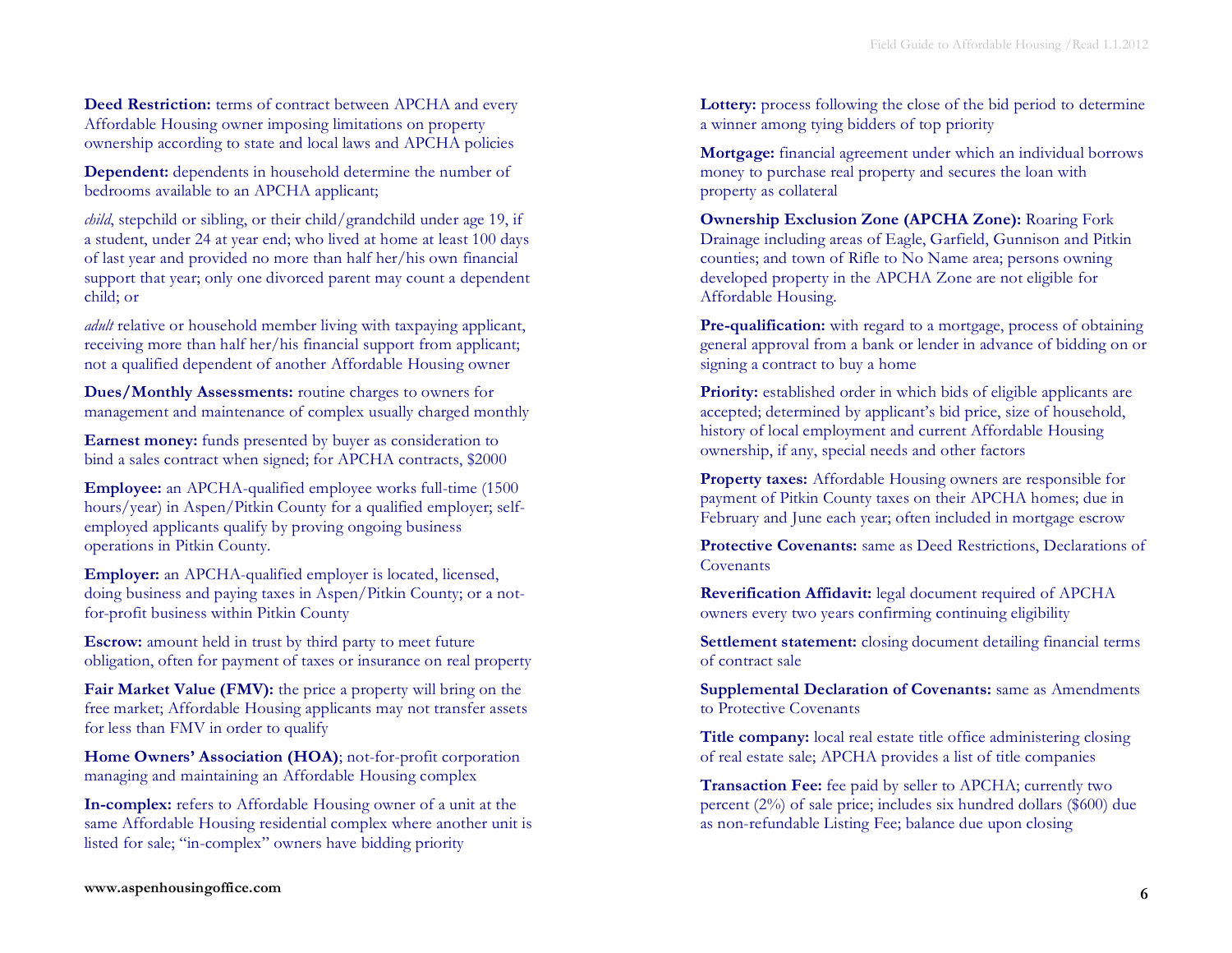# First Things First

Find out if you are eligible and ready to make the leap. Make sure you understand the APCHA process, including steps and timing of your application, bidding and the lottery. And consider the ongoing responsibilities of owning as well as the possibility of selling as part of your plan as you consider Affordable Housing.

# **Who is eligible for Affordable Housing?**

Under APCHA rules, an eligible applicant must:

- $\Box$  Work full time (1500 hours/year) in Aspen or Pitkin County
- $\Box$  Occupy Affordable Housing as a primary residence
- $\Box$  Not own other developed property in the Ownership Exclusion Zone (APCHA Zone)

Full-time employees/employers are eligible for Affordable Housing as soon as they begin full-time work in Aspen/Pitkin County, though other qualifications must also be met. Look for the current table illustrating the category income/asset levels and household size under "Eligibility," page 13.

A minimum four-year work history establishes priority in the bidding process, but is not a pre-requisite for eligibility. Find out more about priorities in the "Bidding" section, page 19.

Retirees and persons with special needs who have worked full-time in Pitkin County for four years prior to Affordable Housing application are considered to meet the work requirement. An applicant who owns other property in the APCHA Zone but intends to sell it may be eligible as long as the other property is sold at Fair Market Value before or simultaneously with an Affordable Housing purchase.

> Having raised my family, worked and retired in Aspen I am so grateful to have the ability to stay in the community that I've made my own. I couldn't live anywhere else.

# **Can I afford to own my own home?**

Good question! The time to take an honest look at your situation is *before* you make the leap.

Evaluate your financial situation realistically. Ask yourself the hard questions. *What is my income after taxes? What are my current financial obligations? How would buying a home affect my plans for saving, or facing a financial emergency? Can I afford the upkeep of a home?*

Owning a home is a major financial commitment that continues as long as you own the property. The purchase price is just one expense—the largest, of course—among many others in buying and owning. Buying usually involves financing costs and other fees. Owning involves HOA dues, annual property taxes, homeowner's insurance, maintenance, furnishing and improvement costs.

Keep your dreams alive but your feet on the ground. Find out if you can, in fact, afford an Affordable Housing home before taking any steps to buy. Sort out your finances and priorities. Take the time to organize your records, loose papers and important documents in one location, a file or loose-leaf binder—you'll need them for both Affordable Housing and financing applications.

If you have not worked out a monthly budget, the following budget worksheet might help you get started. Find out if your nest egg will be enough for an APCHA home. Make a list of your income from all sources. Next, list routine expenses and fixed costs such as utilities, auto, insurance, etc., as well as existing debts and obligations (remember credit card debt, child support, etc.).

With an understanding of your current income and expenses, check Affordable Housing listings for the cost of units for which you might qualify. Add up the expected ownership expenses: HOA dues and assessments, property taxes and move-in expenses like painting, or buying furniture. And there will be surprises ... there always are. You'll want a financial cushion.

List any assets and property you own. Lay it all out in writing to see where you stand. If you are not sure about your credit history or your qualification for financing, you might want to obtain your credit report from the credit bureaus listed on page 11.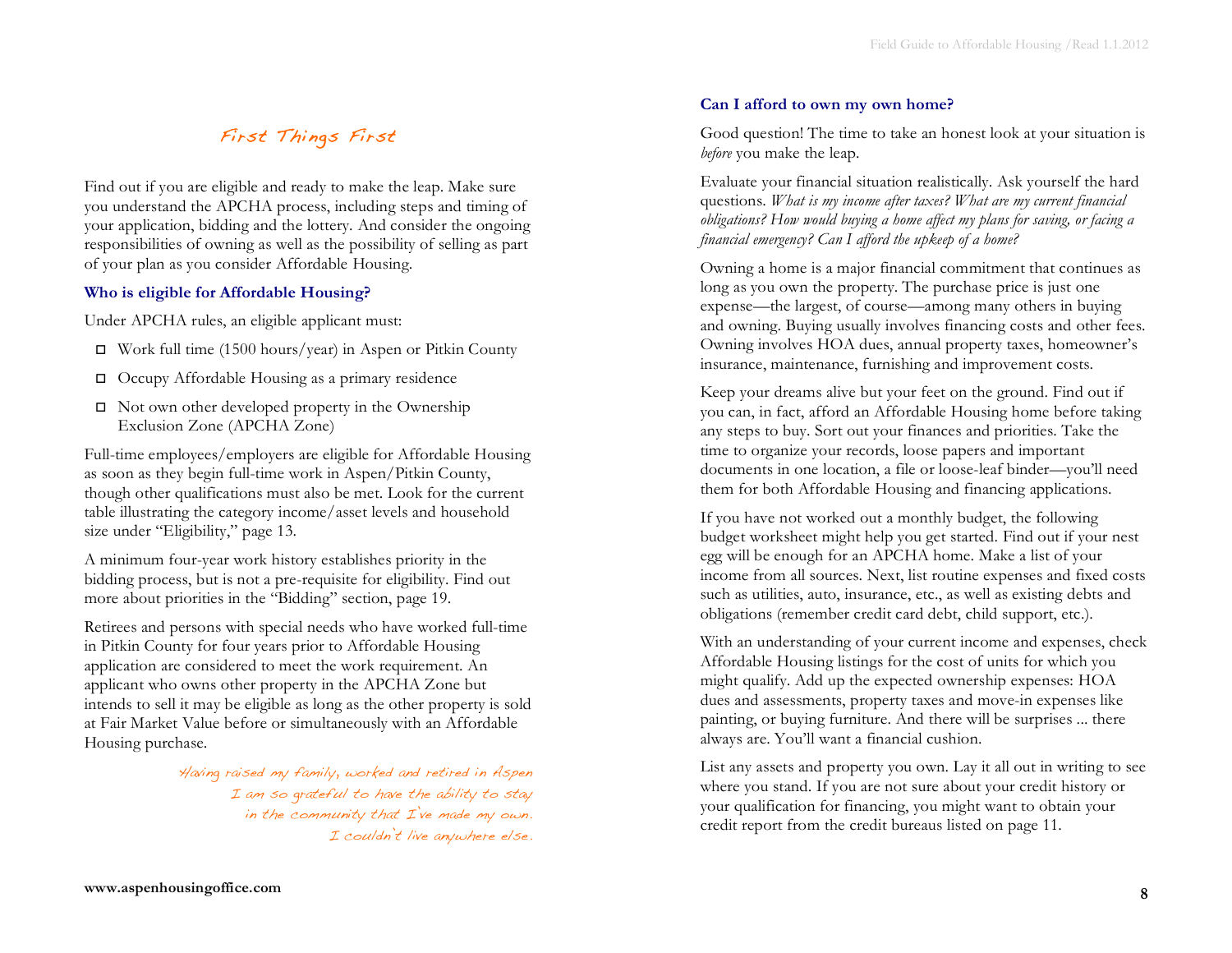# Monthly Budget Worksheet **What about financing?**

| Income (before tax):<br>Income 1   |  |
|------------------------------------|--|
| Income 2                           |  |
| Other income                       |  |
| <b>GROSS INCOME</b>                |  |
| Income tax paid                    |  |
|                                    |  |
| NET INCOME (after tax)             |  |
| Expenses:<br>Rent                  |  |
| Auto payment(s)                    |  |
| Auto insurance                     |  |
| Auto fuel/service                  |  |
| Utilities 1 (water, electric, gas) |  |
| Utilities 2                        |  |
| Credit card payments               |  |
| Student loan payments              |  |
| Childcare                          |  |
| Cell phone(s)                      |  |
| Home phone(s)                      |  |
| Internet/cable                     |  |
| Health insurance                   |  |
| Medical/medicine expenses          |  |
| Life insurance                     |  |
| Groceries                          |  |
| Education<br>Clothing/Personal     |  |
| Entertainment                      |  |
| Other                              |  |
|                                    |  |
| Mortgage payment                   |  |
| HOA dues/assessments               |  |
| Property taxes                     |  |
| Homeowner's insurance              |  |
| Miscellaneous expenses             |  |
| <b>TOTAL EXPENSES</b>              |  |
|                                    |  |
| <b>SAVINGS</b>                     |  |
|                                    |  |
| Assets                             |  |
| Savings/Investment accounts        |  |
| Retirement funds/accounts          |  |
| Real estate                        |  |
| Personal property                  |  |
| Other                              |  |
|                                    |  |
| TOTAL ASSETS                       |  |
|                                    |  |
|                                    |  |

Smart buyers plan ahead and are proactive about financing. APCHA offers a list of local mortgage lenders familiar with deedrestricted property. You can ask a bank about pre-qualifying for financing—that is, *before* beginning the application and bidding process. Pre-qualification does not actually secure a loan but lets you know what you can afford.

If you manage to get into the Affordable Housing process before visiting the bank, it could cause a delay. And even with prequalification, a sales contract should include a financing contingency to allow time for securing a loan for a specific home and purchase price. APCHA approves all financing agreements. Look for tips on applying for a loan under "Buying," page 24.

#### **HOAs and Deed Restrictions**

A Home Owners' Association (HOA) incorporated as a not-forprofit business by the State of Colorado governs each Affordable Housing complex.

It's not as complicated as it sounds. Owners are members of the HOA at their complex; the HOA manages the complex according to the Deed Restrictions and certain state and local laws. It's a democracy.

If you are interested in a particular complex, learn about the HOA that governs it. Open the HOA documents online and take a look.

The documents may look like a bunch of legal beagle hooey that won't affect you, but if you become an Affordable Housing owner, they will! Deed Restrictions and Bylaws establish rights and responsibilities of owners and authorize HOAs to manage the complex, collect dues and assessments and adopt new rules. HOA dues usually cover regular operational costs; assessments can be less predictable.

It might help to talk to people who live in Affordable Housing, particularly in complexes you are considering. Ask how the HOA works. Is it representative of the owners, organized, are dues and assessments reasonable, what about the Capital Reserves? Learn what you can from others, but stay focused on your situation.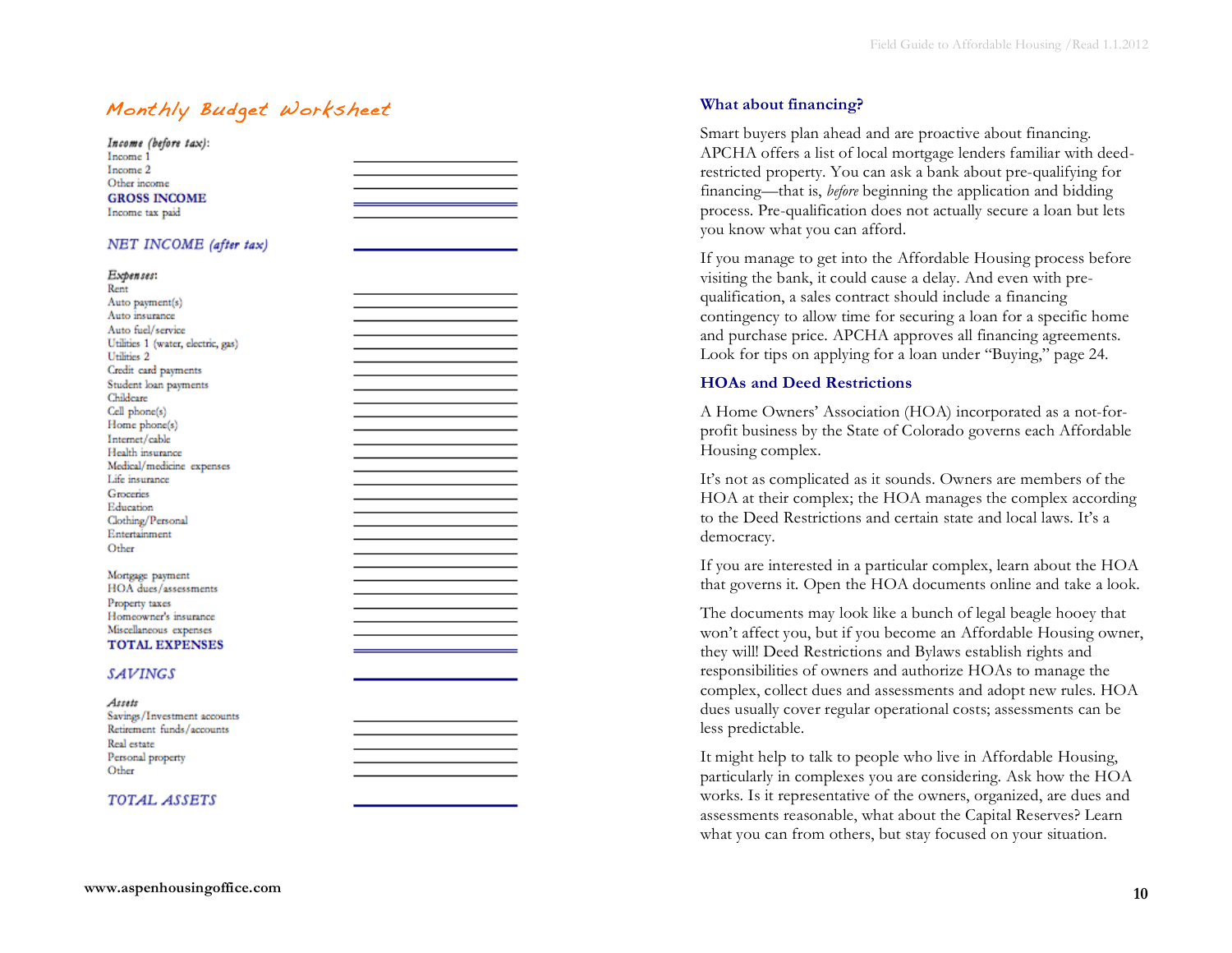# **What are Capital Reserves?**

Colorado law mandates that each HOA adopt a Capital Reserve policy regarding depreciation, repairs and replacements of common areas such as parking lots, stairways, sidewalks, etc. Though having a policy is required, setting aside funds for repairs and replacements is not.

Naturally, you would want to know if, as an owner, you could be assessed for unexpected or major capital repairs or replacements in the future, right? When considering a unit listed for sale, *be sure to check the HOA Capital Reserves situation!*

Capital Reserves apply only to repairs and replacements in common areas and do *not* apply to capital improvements you make to your unit—those are made at your personal expense.

# **Will I need a lawyer?**

Maybe. In CO, lawyers are not required in real estate transactions but a buyer or seller may, of course, seek legal advice. If you want a lawyer but don't know one, ask family or friends for recommendations or do your own research and get help *before* signing on the dotted line.

> It is the right house for us and when I think of all the houses I looked at in the past ... that I never would have been able to afford ... this one I can.

# Would you like to check your credit?

Contact one of three national credit bureaus:

| Equifax                                                                                                     | 800 685 1111            | www.equifax.com    |  |  |  |  |
|-------------------------------------------------------------------------------------------------------------|-------------------------|--------------------|--|--|--|--|
| Experian                                                                                                    | 888 397 3742            | www.experian.com   |  |  |  |  |
|                                                                                                             | TransUnion 800 888 4213 | www.transunion.com |  |  |  |  |
| <b>Credit concerns?</b> Pick up the brochure <i>Building a Better Credit</i><br>Report at the APCHA office. |                         |                    |  |  |  |  |

# **ELIGIBILITY** Square Peg in a Round Hole?

Okay, you're employed in Pitkin County full time (or otherwise qualified), you will use your Affordable Housing unit as your primary residence and you do not own developed property in the Ownership Exclusion (APCHA) Zone ... and you're confident you can handle the responsibility. Check, check, check, check!

### **How do I fit into the program?**

It can be hard to tell which home is right for *you*. Every Affordable Housing complex is different, every home is different—each with a certain number of bedrooms. And every home fits into a *category*.

At first glance the categories look like a puzzle, but a simple formula correlates income and asset levels to size of the home. If you're organized, identifying your category is a breeze. If not, locate your financial/tax records and important documents ASAP.

The rule of thumb is one bedroom per owner, one bedroom per dependent. For a couple or two-person household, both persons must be qualified employees to be eligible for a second bedroom.

A long list of written proof of qualification and income/assets is required with your application—find application requirements and a document checklist on pages 15-16—but for starters, to establish eligibility for a certain category, you need to know:

- Number of adults and dependents in your household; look under "Glossary," page 4, to find out who is a dependent.
- Two previous years' household income; includes *everyone* in the household, even Granny and the kids; refer to W-2s and tax returns; includes retirement income of which all must be reported, though only sixty percent is counted.
- Value of all assets owned by the household; savings, investment and retirement accounts, real property, business interests, your share in the family cabin back home ... *everything*.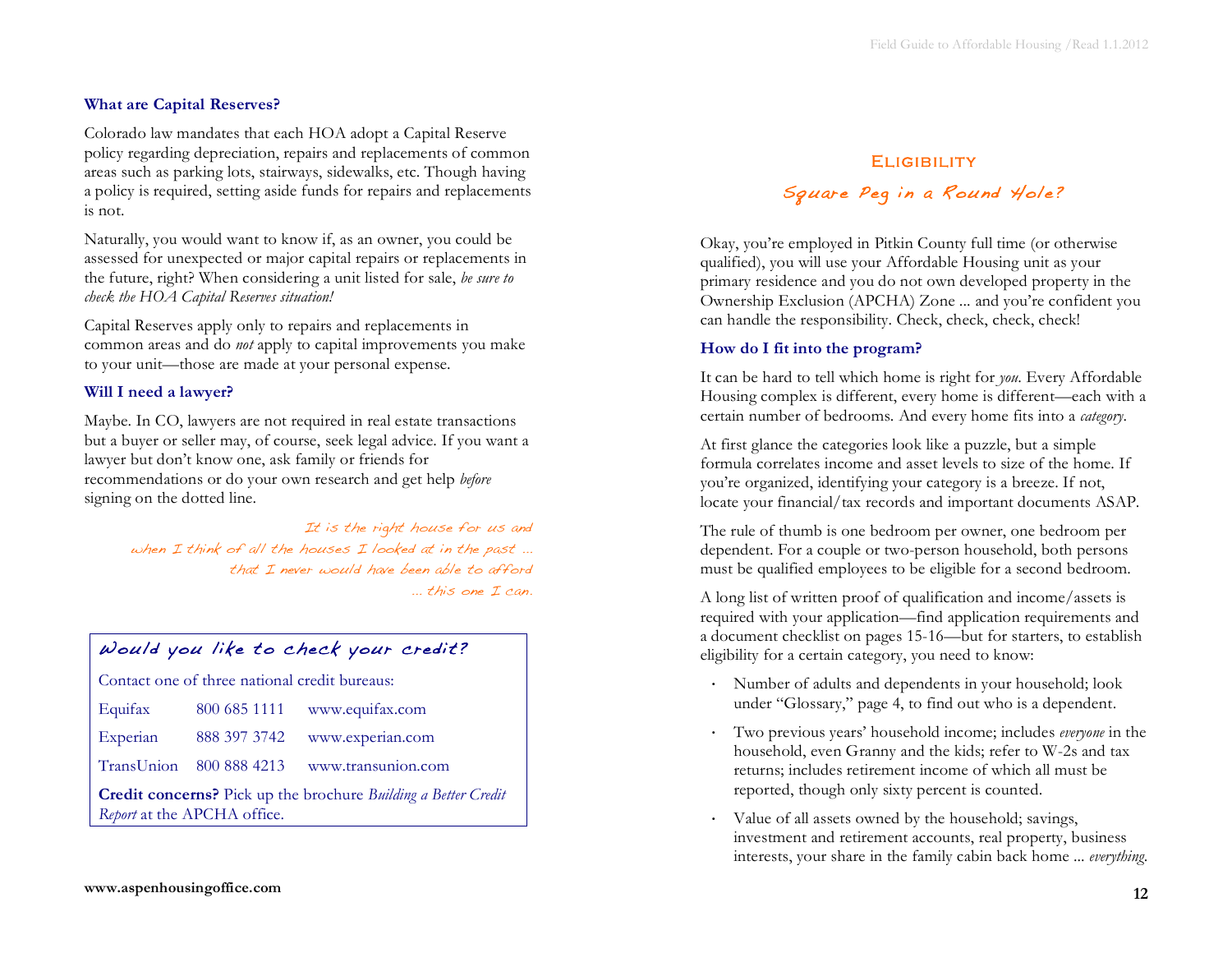Add up your gross household income/net assets and number of qualified dependents. Then check the table to see where you fit in. Applicants facing unusual hardship may apply for special review.

# Ownership Categories

#### 2012 MAXIMUM ALLOWABLE INCOME/ASSETS FOR OWNED UNITS

| Dependents | Category |         |         |         |         |         |         |
|------------|----------|---------|---------|---------|---------|---------|---------|
|            |          |         |         |         |         |         |         |
|            | 34,000   | 53,000  | 85,000  | 139,000 | 148,000 | 162,000 | 179,000 |
|            | 41,500   | 60,500  | 92,500  | 146,500 | 155,500 | 169,500 | 186,500 |
|            | 49,000   | 68,000  | 100,000 | 154,000 | 163,000 | 177,000 | 194,000 |
| 3 or more  | 56,500   | 75,500  | 107,500 | 161,500 | 170,500 | 184,500 | 201,500 |
| Net assets | 100,000  | 125,000 | 150,000 | 175,000 | 200,000 | 225,000 | 250,000 |

#### **What if my circumstances change? Will I have to move?**

APCHA rules accommodate the normal course of life. Generally, once ownership is established, income, asset and number-inhousehold limits are lifted.

However, every two years, each owner is required to submit a Reverification Affidavit confirming eligibility.

Owners retiring from qualified employment retain eligibility. An owner whose spouse or other qualified household member dies may remain in the home. A surviving minor child may remain until age eighteen (18) when individual qualification is required.

But for a couple or two-person household, both must continue qualified employment until retirement to retain eligibility in their category. And roommates are allowed only if eligible and HOA rules permit; find roommate rental rates in the APCHA Guidelines.

An Affordable Housing owner who develops property in the APCHA Zone may retain eligibility for three years from the date a building permit is issued. A qualified business owner may, with approval, be eligible to purchase an additional Affordable Housing unit for business-related purposes. On rare occasion, owners in violation of HOA and APCHA rules may lose eligibility.

Take the long view. When committing to a buying a new home, look down the road ahead and consider the future to be sure you and your household will remain eligible.

### **APPLICATION**

# Mighty are the Preparations

In most situations APCHA manages every step in the sale and purchase of a home, from approving eligibility of buyers to listing homes for sellers, bidding, lotteries, sales contract negotiations, closings and compliance—the whole enchilada!

Take the time to understand the process before jumping in. Submitting an application for eligibility is the first step of many in buying an Affordable Housing home ... and it's a big one!

Start by reviewing the application documents. We're talking paperwork here ... and lots of it!!

APCHA requires a completed application form and several supporting documents proving qualification—with *absolutely everything in writing*. But have no fear! Completing one step helps with the next.

If you are organized enough to figure out your housing category and/or pre-qualify for a loan, you have most of what you need to apply.

The "Employee Housing Bid Submission Packet," available for download on the APCHA website, includes an application form, an affidavit to attest applicants are US citizens or permanent residents, an IRS Request for Transcript of Tax Return form and a Bid Submission Form. If two people are applying both must submit individual required documents. Bids may be submitted with the application or in later bid periods, after eligibility is established. Eligibility is generally valid for one year.

> The staff was exceptionally supportive and friendly, and helped me overcome the seemingly overwhelming hurdles in buying a home.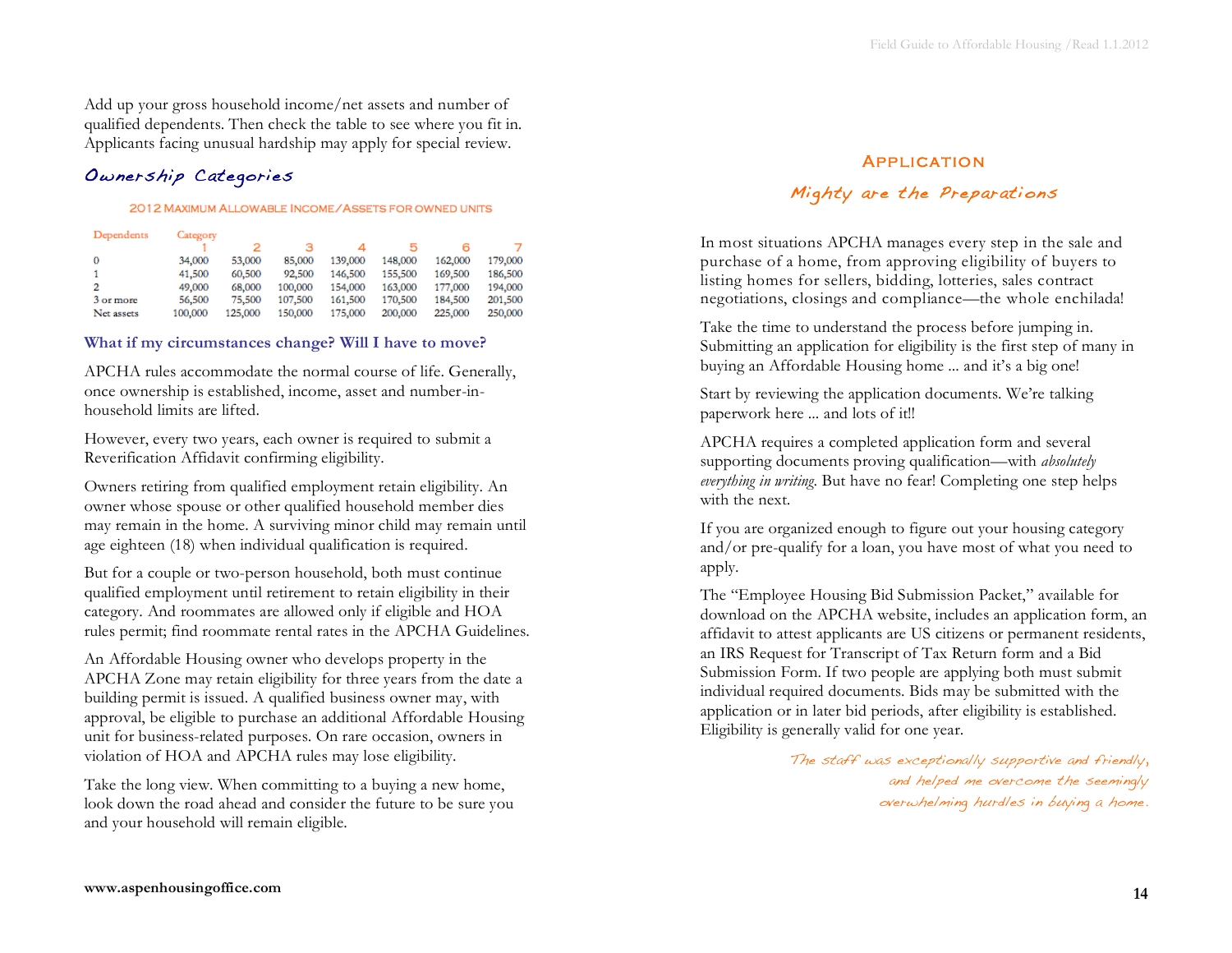# **Application Form**

Here's what you need or need to know to complete the application form:

- Personal information: date of birth, contact information
- Household information: name, relationship and date of birth of household members
- Employment history: employers, dates of employment
- Income of all household members from all sources: gross monthly income; dividends, interest, rental income, child support/alimony, Social Security, other
- Assets of all household members: net value of bank, credit union accounts, retirement (sixty percent (60%) counted as asset) and investments, real estate, autos, businesses, other
- Real property owned: household member/owner's name, property address, type, market value, amount owed, net value
- Financial liabilities of all household members: amounts owed on mortgages, auto, student and personal loans, credit cards, child support/alimony, other

# **Supporting Documents Checklist**

Copies of the following documents must be submitted with the completed application:

- Valid CO driver's license or CO ID card; or US military or military dependent ID, Native American tribal document, Permanent Resident card; picture ID
- $\Box$  Most recent pay stub; if self-employed, Aspen business license and supporting documents.
- Two previous years' Federal and State income tax returns; Self-employed applicants may be required to provide additional documents, e.g., office lease, profit/loss statements, client/appointment records, etc.
- W-2s, 1099s for ALL years worked in Aspen/Pitkin County
- $\square$  Statements/appraisals of all assets and liabilities
- APCHA release form authorizing access to loan application information
- If necessary, Employer Affidavit.
- If necessary, Pitkin County Voter Registration; separation/divorce decrees, custody affidavits, other

### **Affidavit of Lawful Presence**

Each applicant must sign a statement that she/he is in the United States legally. The form is part of the application packet. Non-US citizens must submit documents to support the affidavit.

> ... everyone was extremely helpful with information on what paperwork I needed ...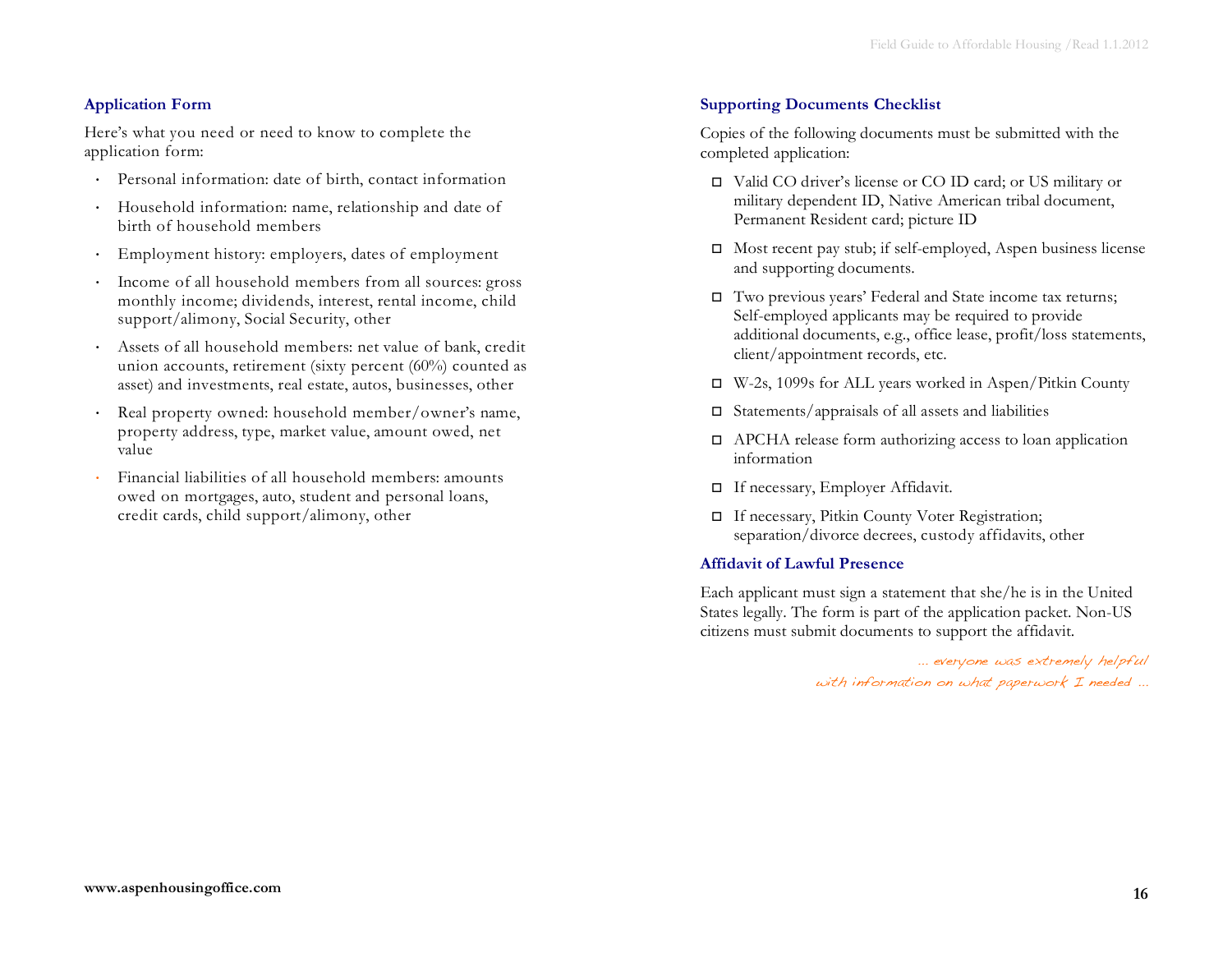# Application Tips

**Check or cash only.** A fifty-dollar (\$50) application fee is due with the application. One bid may be submitted with the application at no charge; each additional and later bid is subject to a \$5 filing fee each.

**Submit copies of documents; keep your originals**. APCHA charges to make copies.

**Can't find your tax returns?** Call the IRS at **800 829 1040** and follow the prompts to speak with a real person to request a free transcript of your tax return(s). Transcript(s) may be faxed or will be mailed within five days of the request. The APCHA application packet includes IRS form 4506-T for mailing a request. Or check www.irs.gov

**Qualifying income.** Seventy-five percent (75%) of qualifying household income must be earned in Pitkin County. Net income determines eligibility; gross income is not specifically limited.

**Need proof of Aspen/Pitkin County employment?** Lost your W-2s? Submit a Request for Social Security Administration Earnings, with the required small fee, to the SSA to receive your earnings report. Download form SSA-7050 at www.ssa.gov or call or visit the Glenwood Springs Social Security office at **866 220 7898**, 201 14th St, Glenwood Springs (9am-4pm, M-F) to obtain a form. It can take several weeks to get the info ... better to keep track of your W-2s!

**What if my files are on my computer?** Print documents from your computer for the application process. If you file taxes electronically, be sure to print and keep a copy of your tax returns. Remember to burn a CD or back up computer files periodically or at year-end and keep software or backup drive current to ensure future access.

**Keep records organized; start a household file.** Once organized, try to stay organized; store your important papers in a secure, central location—a fireproof safe, locked file or safe deposit box. Start an APCHA file, beginning with a copy of your application. Keep HOA notices together in a loose-leaf binder.

**Just the facts, ma'am.** Applicants submitting false statements will be disqualified.

Privacy Policy. Documents submitted to APCHA remain confidential.

# **BIDDING**

# Chart Your Course

APCHA bidding follows a specific pattern and timetable.

# **Listings are posted Mondays, advertised Wednesdays.**

As homes become available for sale, listings are posted on the APCHA website on Mondays and advertised the same week—only on Wednesdays—in local newspapers.

Read the listings carefully. Look for your category and number of bedrooms (BR). Check square footage (SF), special features, and, oh, yes, the \$\$\$ price. If parking is provided or pets allowed, etc., the listing will usually say so. Note the HOA dues and property tax.

An open house date or owner contact information is included in each listing. Open houses usually take place later on the same day the listing is advertised. If you are anticipating bidding, plan ahead and allow time for open houses on Wednesdays.

# Sample Listing

**TWIRLINGAME CONDOMINIUMS, 123 GORGE ROAD, #4, CATEGORY 2, 3 BR, 3 BA**, **1300 SF, \$145,000**. W/D, parking, no pets. HOA dues, \$225/mo; ann prop taxes approx \$301. Open House, Wed, March 22, 2010, 5:30-7:00pm. Bid period ends 4pm, Wed, Apr 5, 2010; in-complex bids due 4pm, Wed, Mar 29, 2010; lottery scheduled at noon, Mon, Apr 10, 2010.

# **Initial Bid Period is Two Weeks.**

Bids must be submitted in writing on the APCHA Bid Submission Form before the end of the bid period. In-complex bids are due during the first week of the bid period or are treated like other bids. APCHA homes not sold in the initial bid period remain listed until sold.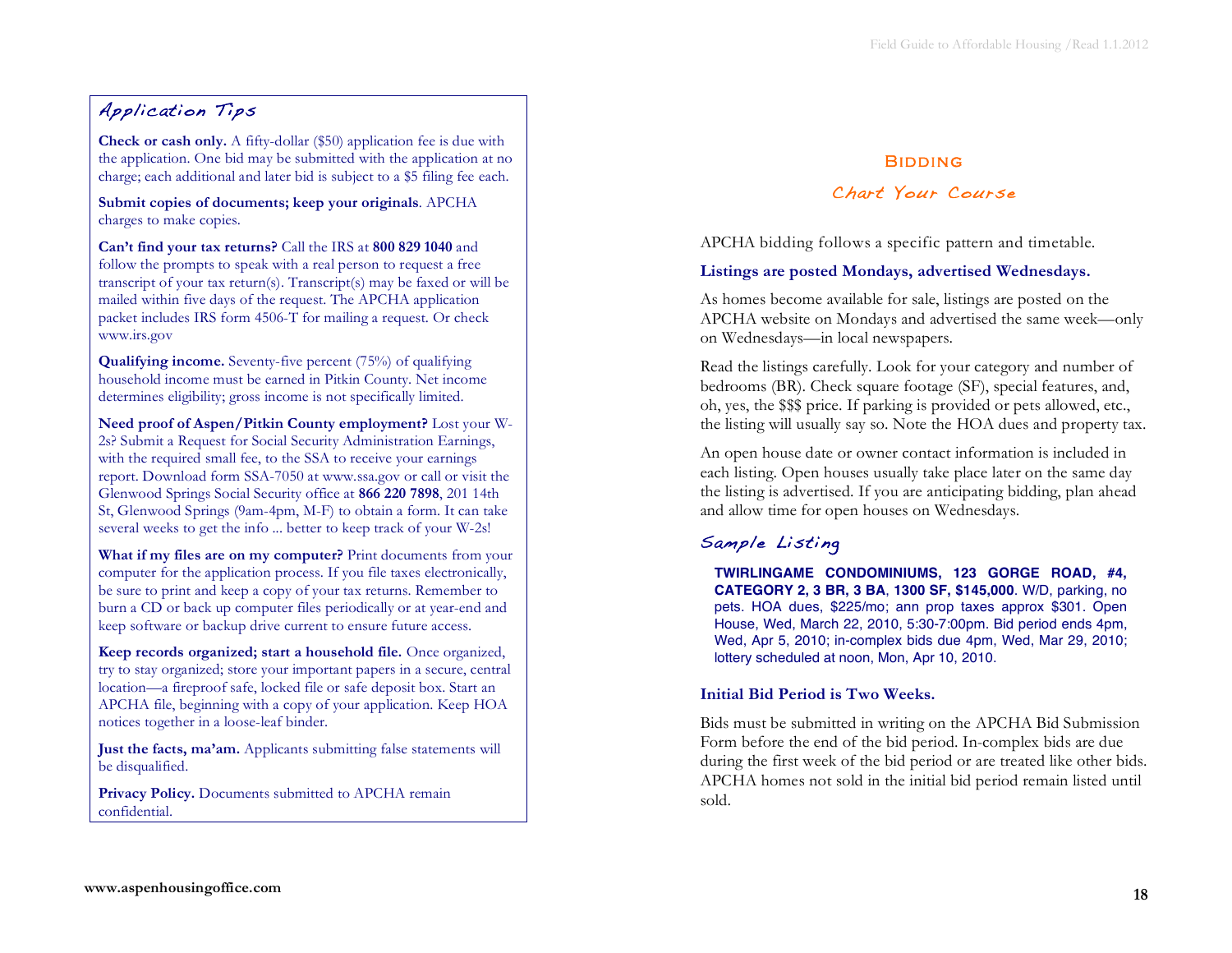#### **Bid results are posted on Fridays.**

On Friday following the end of the bid period, results are posted on the APCHA website and at the APCHA office at Courthouse Plaza, 530 East Main Street, Aspen. Can't make it to Courthouse Plaza? Call 920 5050.

Because of the high demand for Affordable Housing and the fact that bids above the asking price are disqualified, APCHA usually receives several tying bids at the asking price. Tying bidders are then prioritized and a winner is decided by lottery.

#### **How are bids prioritized?**

Bids are prioritized first according to the amount of the bid, then the number in household as it relates to the size of the home and finally the employment history of the bidder. Top priority requires a minimum four-year work history and only bidders of top priority are allowed to participate in the lottery. When housing inventory warrants, applicants without priority may be allowed to bid. Have your eye on a particular unit? Ask APCHA if you can bid on it!

A few situations are given special priority. A person already living in an Affordable Housing household has first priority if a departing household member sells her/his share.

An in-complex owner—in the same Affordable Housing complex under the same HOA as the home listed for sale—is given second priority in bidding on another home in that complex, provided the bid is placed during the first week of the bid period. In-complex priority does not apply to Affordable Housing single-family homes.

For mobility-disability homes, special-needs applicants have priority after in-complex bidders.

Eligible applicants who do not have a four-year work history or a household that does not include one person per bedroom are permitted to bid, however the bid will have a lower priority.

Priority does not alter other eligibility requirements. Detailed explanations of all factors that determine priority may be found in the Guidelines.

#### **Lotteries are held on Mondays**.

A lottery is held to select the winner and runners-up among all tying bidders of top priority on a particular APCHA home. The longer the work history of the bidder, the more chances she/he has in the lottery.

An applicant with work history of 4-8 years is permitted 5 chances; 8-11 years, 6 chances; 12-15, 7 chances; 16-19, 8 chances; 20 or more years, 9 chances. Though the system is now computerized, picture ping-pong balls in a glass bowl—with five balls representing a bidder with a four-year work history and up to a nine-ball maximum for those with longer work histories.

The lottery takes place in the APCHA office at high noon on the Monday following the close of the bid period. Lottery results are posted on the website and at the APCHA office. APCHA contacts the winner(s) and assists with completion of the sales contract.

#### **Second Chances**

Yes, Virginia, there is a Santa Claus. If a lottery winner does not sign a sales contract within three days, or if a signed sales contract fails for any reason, runners-up in the lottery will be given the opportunity to proceed to a sales contract, in order of lottery selection. Applicants who do not qualify for or win the lottery on a particular home may, of course, try and try again.

# Bidding Tips

**In-household bids**. A joint owner of an APCHA home may not bid on another APCHA home without proof of divorce or separation, or of transfer of the jointly owned share.

**Don't aim too high.** Bids exceeding the asking price are disqualified.

**Good standing.** An Affordable Housing owner bidding on another Affordable Housing home must be an owner in good standing and not under compliance review.

**Prepare to win.** A winning bidder and seller are given just three days to negotiate and sign a sales contract. Buyer must present two thousand dollars (\$2000) earnest money when the contract is signed. Be ready to roll!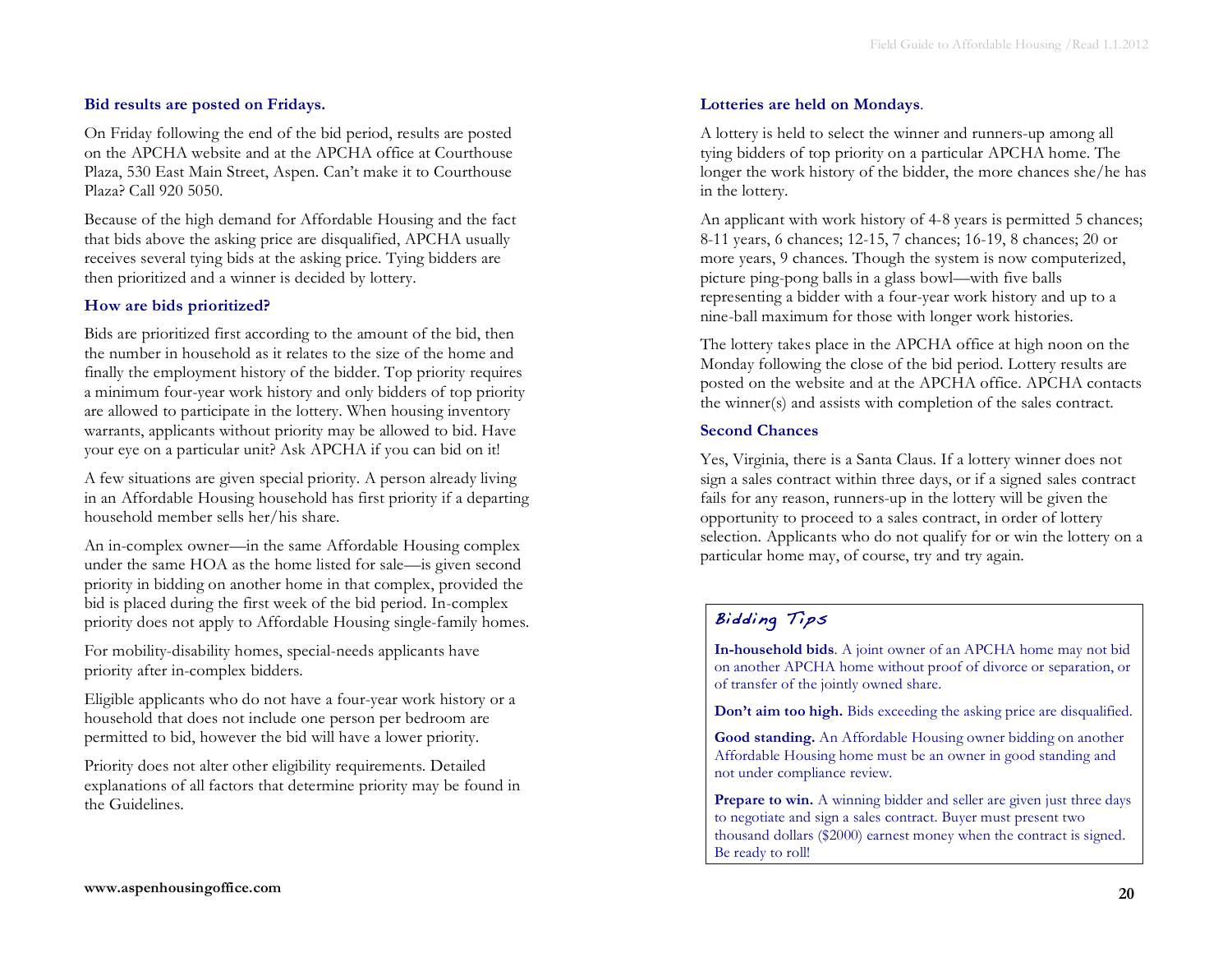# **BUYING**

# Put Your Ducks in a Row

Winning is one thing. Buying a home is quite another. This is no Ducky Derby, but it can sometimes feel like a race to the finish.

#### **Three-day Negotiation Period to Sign Sales Contract**

The winning bidder is allowed a maximum three-day period to negotiate and sign a sales contract with the seller or the opportunity is lost. If so, the lottery runner-up is declared winner, and the process continues until a sales contract is signed and closed.

APCHA works with both buyer and seller as transaction broker and uses a modified Colorado Real Estate Commission contract form for buyer and seller to agree to terms usually including:

- *Purchase price*
- *Inspection contingency:* Buyer establishes the right to inspect the home and settle any inspection discrepancies with seller in a certain period of time, under APCHA rules no later than halfway through the contract period.
- *Financing contingency:* Buyer agrees to secure financing within a specified time frame or forfeit the contract.
- *Seller's list of attachments:* "Attached" items usually transfer with real estate, but a seller may negotiate particular items, like a favorite chandelier or curtains.
- *Closing date:* The date to settle the contract, or "close" the sale; buyer and seller usually attend a formal closing at a title company office to sign the necessary documents ensuring transfer of the property and funds.

Without the cooperative guidance and downright helpful assistance of APCHA, I quite honestly think we would not be in this most happy of situations.

#### **About Property Title**

Property title is an official legal record of real estate ownership, registered in the county where the property is located**.** The title is issued as a deed and will read exactly as the buyer(s) are named at the top of the sales contract (double-check for accuracy). An Affordable Housing home is owned in *fee simple*, an old legal term meaning it is owned completely and in its entirety.

If an Affordable Housing home is to be jointly owned, the names of all buyers are written on the sales contract and buyers usually choose one of two forms of Colorado joint property title.

- *Joint Tenants* own undivided shares in the property and have a "right of survivorship." If one owner dies, the survivor(s) assumes ownership of the share owned by the deceased. Typically used between spouses or settled couples, this form of title is intended to leave a family home to the surviving spouse or partner.
- *Tenants in Common* own separate shares that may be sold independently of other owners of the home. Of course, a new buyer of a separate share in an APCHA home must be eligible and is subject to the rules regarding priority.

Three days fly by! The negotiation/signing period is the time to consult a lawyer if you so choose, review contract details, Deed Restrictions and HOA documents, determine the time frame for any contingencies—usually financing and inspection—and set a closing date. If you decide not to consult a lawyer, be very cautious and take the time to understand every part of the contract you sign.

# Pay attention to everything you sign!

Your signature is a legal commitment. Read everything carefully, even the fine print. If you don't understand something, ask for help.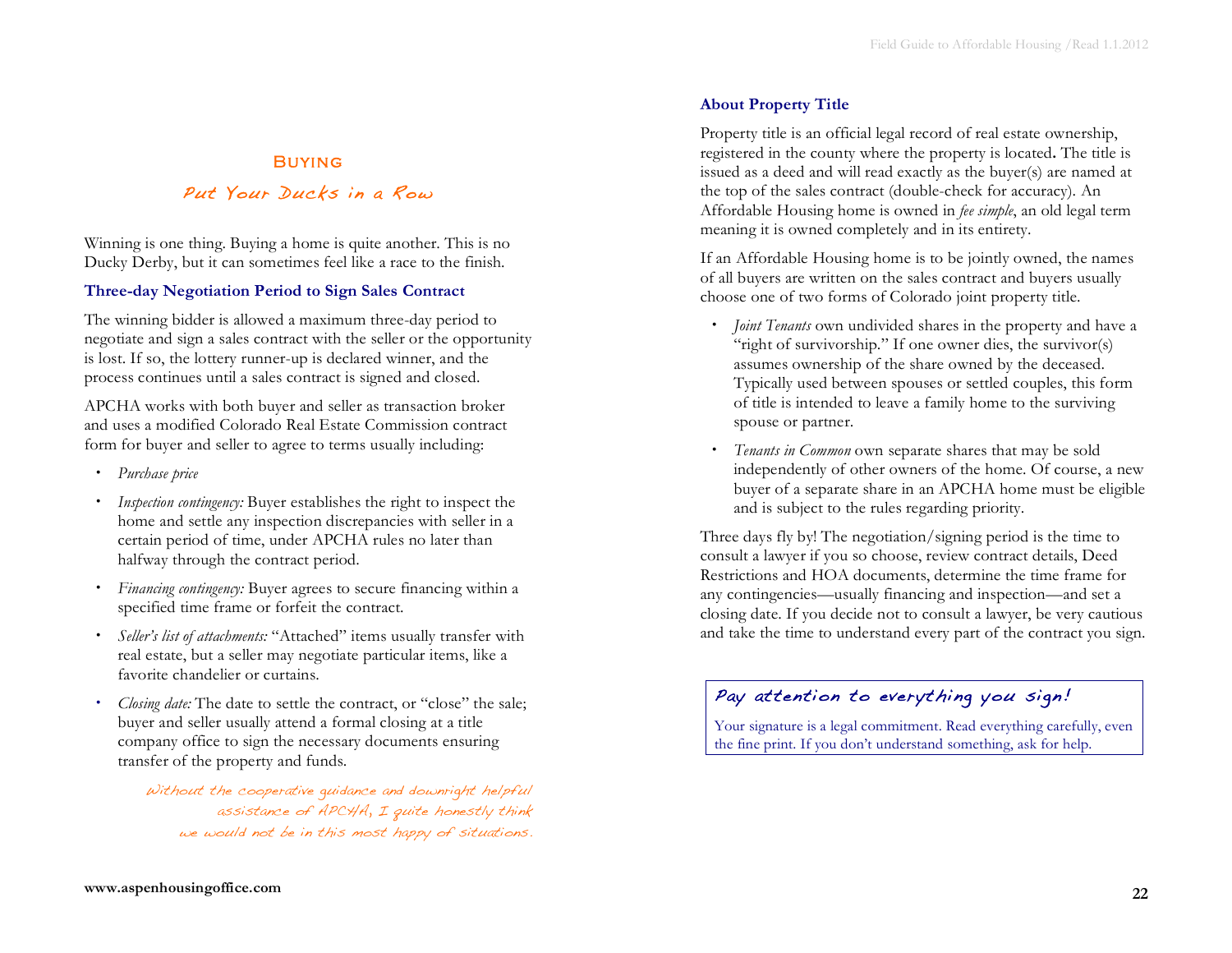#### **Okay, I have a signed contract. Now what?**

The contingencies you negotiated in the contract now must be settled within the agreed time frame, usually several days before the closing date. Line up your financing, take care of the inspection of the home as soon as possible and check with APCHA to be sure you have everything covered.

### **Help! I'm going to need a loan!**

Banks are in business to make loans. They're looking for customers who are making a good investment and have the income to pay them back. It's as simple as that.

Local banks like to work with Affordable Housing applicants because the APCHA financial review is rigorous and property values are reliable. A list of local banks and lenders familiar with deed-restricted property is available at the APCHA office; friends and family may also offer referrals.

Banks charge borrowers interest on money loaned and repaid over a specific period of time, usually a period of years. Interest rates and loan repayment plans vary and they change with economic times. Some interest rates are fixed and will not change for the term of the loan; others are variable and can be raised over time. Late monthly payments and, in some cases, early repayment of the entire loan usually carry penalty charges.

Do some homework. Research current interest rates and local home mortgage terms and learn as much as you can before going to the bank.

Make an appointment with a loan officer at your bank and other lending institutions. Don't be afraid to shop around! Compare rates and terms. Find the best deal you can.

The bank will require completion of a loan or mortgage application (usually long). Ask about picking up the application in advance so that you can arrive at your meeting prepared. If the meeting will be on the phone, ask that application materials be faxed or emailed to you in advance. You may also be asked to fax or email your documents to the bank.

### **Mortgage Application Checklist**

A bank/lender usually requires the following:

- Personal identification: e.g., driver's license, passport
- □ Social Security number
- $\Box$  Letter or proof of employment
- $\Box$  Recent W-2s, pay stubs and tax returns as proof of income
- $\Box$  Current statement(s) of assets: investment and retirement accounts, etc., business and property appraisals
- $\Box$  Legal documents showing financial obligations or anticipated income, divorces, alimony, child support decrees
- $\Box$  Other documents affecting financial status
- □ Household budget
- $\Box$  Listing information for a particular APCHA home under consideration

Allow about an hour for a productive meeting. Take the time to gain a clear understanding of the terms being offered and the obligations you would assume. Ask all the questions you have. Learn what amount of money you will be able to borrow and what your financing costs will be going forward. It is your responsibility to be sure your financing is realistic.

Remember, if you pre-qualify, it is based on the facts at the time; an actual mortgage is based on the specific home and facts at the time of purchase. If significant time passes between prequalification and signing a sales contract, your bank may request recent financials.

### **What if I need a co-signer for my loan?**

Sometimes a financing applicant is unable to qualify for a mortgage on her/his own and may be asked by the lender to provide a cosigner, usually a parent or relative, who agrees to repay the loan if the applicant fails to do so. APCHA allows a non-eligible co-signer but requires a Co-signer's Affidavit.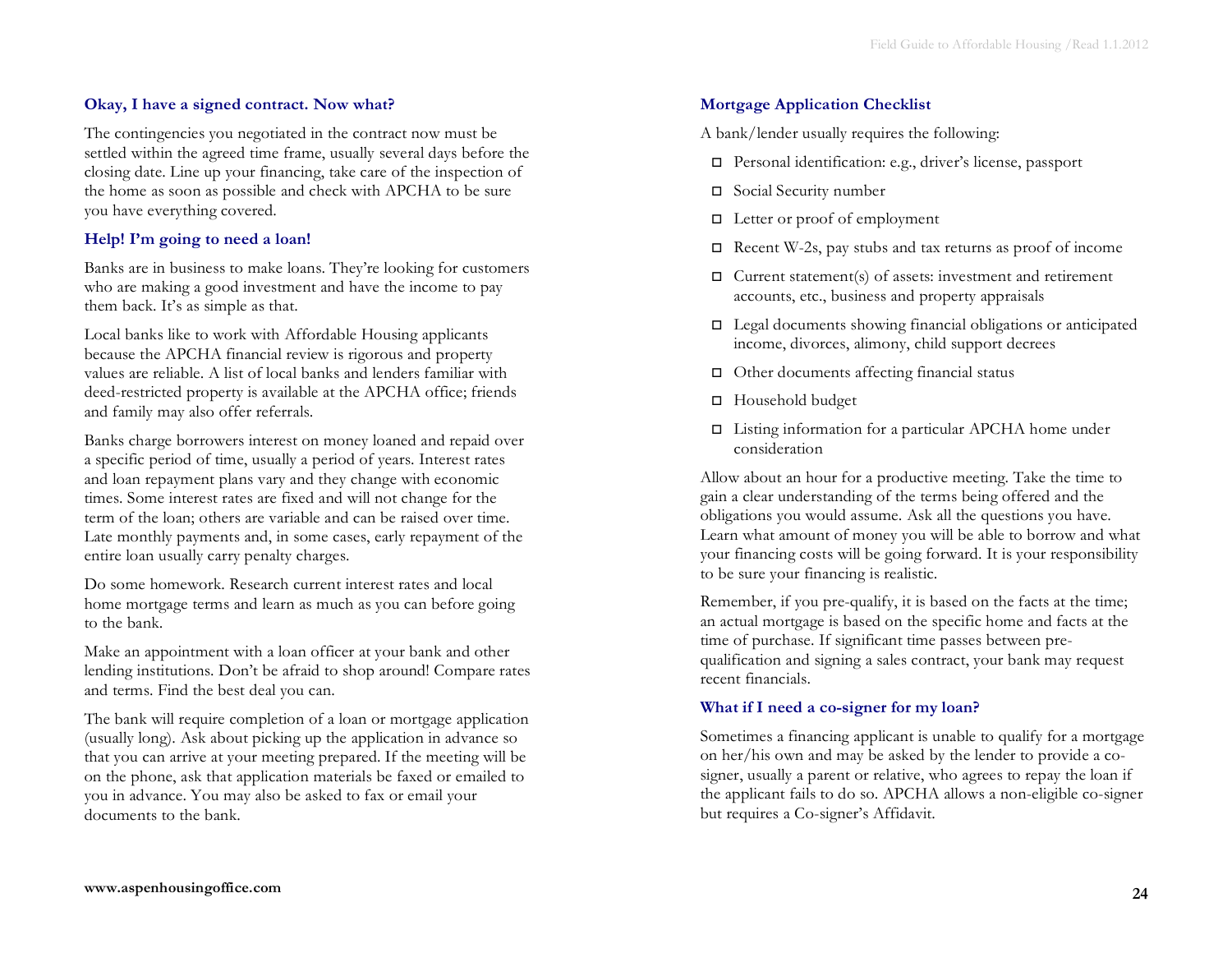## **Inspection Checklist**

APCHA conducts a basic inspection of a home before establishing a sales price, nevertheless buyers of an Affordable Housing home are advised to include an inspection contingency in the sales contract and pursue a thorough inspection.

Professional, licensed inspectors are available by appointment for a fee usually based on square footage—a minor expense compared to the cost of a home. An inspector's written report pinpoints items and areas that are damaged, defective or not up to code as well as any estimated cost of repairs. Inspection results are negotiated through the APCHA office and satisfied either through repair by seller before closing or a reduction in sales price for cost of the repairs. Areas typically inspected are:

- Structural: foundation, walls, ceilings, roof, masonry
- $\Box$  Roof, gutters, downspouts: confirm whether these are common areas covered under your HOA Declarations;
- Electrical: electrical service and circuit-breaker box adequate and meets code; outlets, switches, fixtures secure and in good working order; no exposed or excess wires
- $\Box$  Plumbing, water heater: service to home meets code; no leaks, good water pressure and drainage
- $\Box$  Heating/air conditioning: units up to code and in good repair; ask for maintenance records and service provider; vents, intakes clean and in good working order; check filters
- Telephone and cable: locate service boxes, connections and wires; check installations and quality of connections
- □ Bathrooms: tile, fixtures, mirrors
- Kitchen: appliances, sink, cabinets
- Floors: all surfaces
- Windows in good working order, no broken windowpanes
- $\Box$  Woodwork, doors, built-in shelves and cabinets
- □ Garage, storage space: access and condition

# **Closing the Sale**

When all the contingencies in the sales contract have been satisfied and documented with APCHA approval, you're ready to close.

Closing takes place in a title company office. APCHA assembles the closing documents, contingency agreements, financing documents, etc., in coordination with the title company that oversees the actual closing. The title company insures clear, transferable property title, handles completion and signing of closing documents, ensures the transfer of funds and registers the sale with the county to establish the new property title.

APCHA, the buyer and seller and/or their lawyers usually review and agree in advance to all issues and documents including a "settlement statement" declaring final financial terms between all parties, including any adjustments for repairs. The settlement statement also shows the balance of the transaction fee due to APCHA from the seller.

Buyers are, of course, required to sign an HOA document agreeing to Deed Restrictions governing the home being purchased. Depending on the HOA, the document may be called a Memorandum of Acceptance of a Master Deed Restriction or an Occupancy and Resale Agreement. APCHA may under certain circumstances require other closing documents.

That's it. All parties sign all documents—it usually takes about an hour to pass the papers around for signatures—and the deal is done! Congratulations! You are a homeowner!

A few weeks later, the county sends a property deed to the new owner(s) and/or the bank holding the mortgage. Keep it in a safe place!

> I am very happy in my new "family oriented" community, and forever grateful for Aspen's affordable housing model and to the committed staff for keeping the valley livable for all!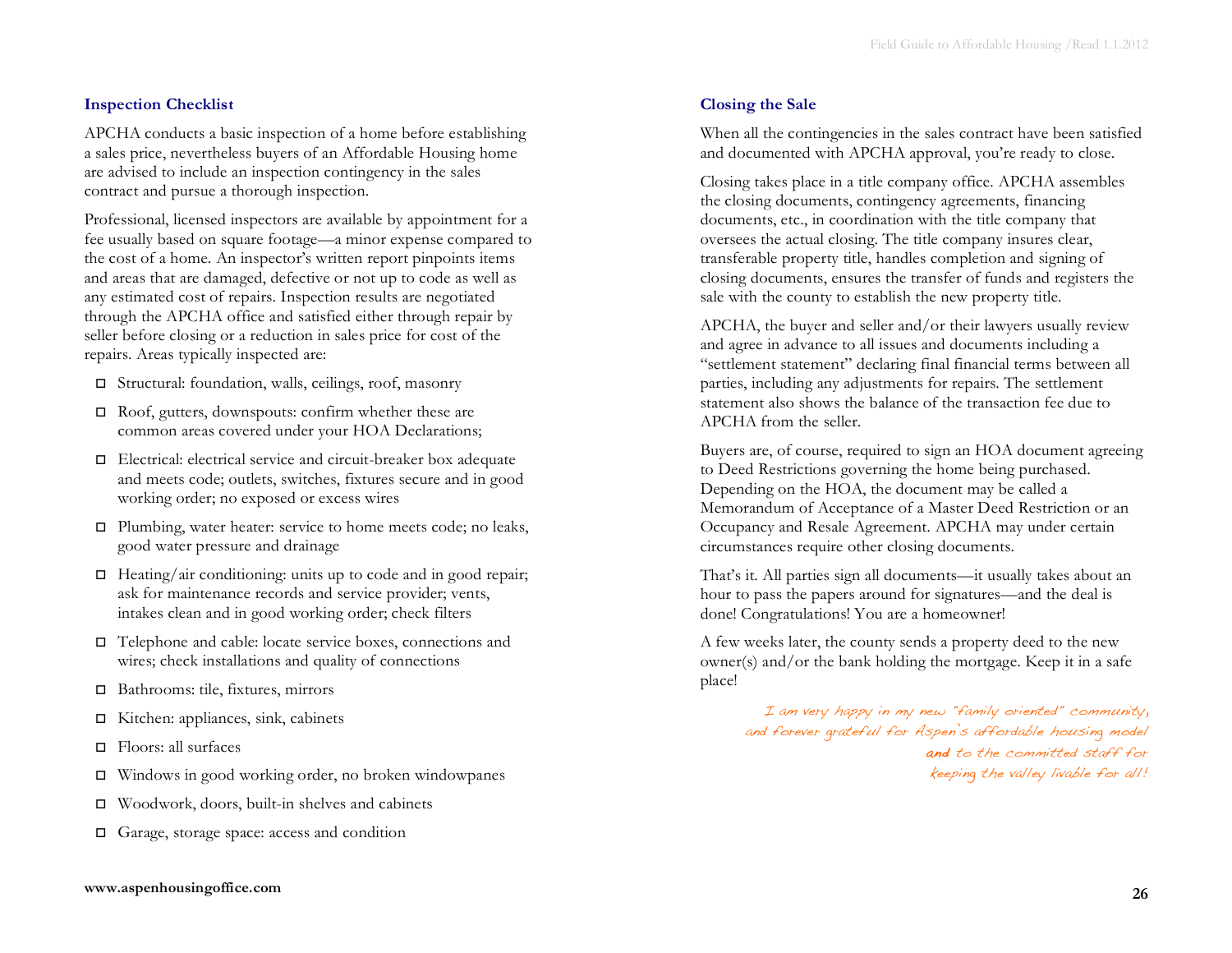# **OWNING**

It's Affordable Housing! Big Brother's going to look after me ... right?

APCHA helps you through the door, but after that you're on your own. Home sweet home.

Owning a new home is thrilling to be sure, but the responsibilities of home ownership can become overwhelming. APCHA offers occasional seminars to familiarize new owners with the routine of home maintenance and HOA governance.

### **Participate in your HOA.**

Every Affordable Housing complex is a true community. Owners have much to gain by participating in, or at least following, their HOAs. Stay up to date on HOA issues, read the notices you receive, attend meetings, ask questions and keep track of HOA meeting minutes as a reference.

#### **Maintain your home.**

Your HOA—with the help of your dues and periodic or special assessments—is responsible for common areas but, in general, everything inside the walls of your home is yours to maintain.

You will want to protect your investment, of course, but it is also your obligation as an owner to comply with your specific HOA Declarations in maintaining your home.

Set up an annual calendar for routine cleaning and seasonal maintenance. Make repairs when needed.

Thankfully, we have not had any "surprise" special assessments over the years because our HOA has a strong long-term Capital Reserve policy and has maintained the funds to support major repairs.

# **Permitted Capital Improvements**

Capital improvements can enhance the quality and value of your home. Permitted capital improvements as listed below must be approved in advance by APCHA. Non-permitted and nonapproved capital improvements may not or may only partially be credited toward the value of your APCHA home.

- Permanent fixtures (like a wall)
- Energy and water conservation installations
- Senior/special needs facilities
- Health/safety devices (e.g. radon remediation)
- Finishing unfinished spaces
- Addition of or finishing permanent storage spaces
- Landscaping, deck, balcony additions and extensions
- "Green" building products

#### **Leave of Absence**

On occasion owners have to leave the valley temporarily and may, with bona fide reason and statement of clear intent to return, retain Affordable Housing eligibility by requesting a leave of absence of up to one year with the possibility of a one-year extension. A Leave of Absence Request form must be submitted thirty days in advance of taking leave and is subject to approval of both APCHA and your HOA.

### **Can I ever rent my home?**

HOA rules permitting, owners taking approved leave may be allowed to rent provided:

- A copy of the lease is approved by APCHA and the HOA
- The tenant agrees to HOA Deed Restrictions
- Rent does not exceed routine owner's expenses—mortgage, HOA fees, taxes and insurance—plus fifty dollars.

In some complexes, APCHA may approve short-term rentals to faculty, students and staff on a seasonal basis.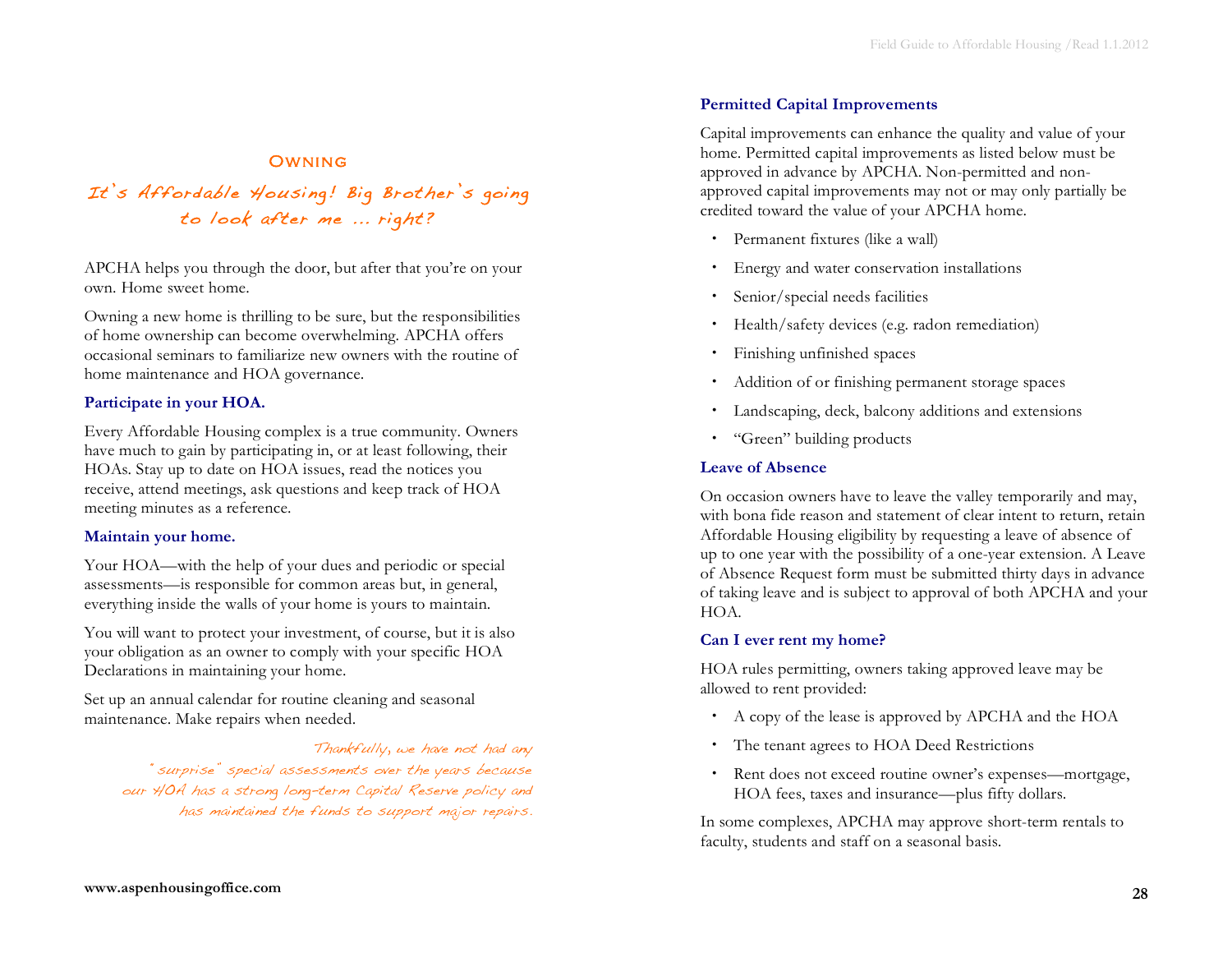# **Compliance**

Complaints about violations of rules and policies do occasionally arise. Grievance policies for each APCHA complex are explained in the respective Deed Restrictions and HOA Declarations.

The grievance process is intended to resolve compliance issues to the benefit of every party involved. The process requires timely written notice to APCHA and, if necessary, a hearing. Procedures are detailed in the Guidelines.

As an owner, the best way to protect your investment is to honor your Deed Restrictions and HOA responsibilities, maintain your home, participate in HOA governance and simply be a good neighbor.

> As for deed restriction and all that comes with it, I didn't buy this house to make money; I bought it because I want to live in Aspen.

I'm close to my job so I don't have to get up in the middle of the night to go to work in the morning. And no having to drive up and down 82, yeah!!

# **SELLING**

# Can't Put Lipstick on a Pig!

Families grow. Children move away. Things change. Affordable Housing owners decide to sell. When that time comes, inform the APCHA office and follow the procedures for listing and selling. It can be almost as exciting as buying! And of course, you'll want the best possible price. Who wouldn't?

# **Maximum Sales Price**

Now remember ... Affordable Housing homes are deed-restricted, with both a limited cost of purchase and a limited rate of return some call it a "cap" on return. APCHA establishes a Maximum Sales Price based on:

- Previous purchase price
- Plus—Deed Restrictions permitting—three percent (3%) simple appreciation for each year owned or a multiple of the Consumer Price Index (CPI) between date of purchase and date of sale, *whichever is less*
- Plus cost of approved capital improvements, not to exceed ten percent (10%) of purchase price, less depreciation
- Plus cost of exempt capital improvements: health, safety, energy efficiency, water conservation, "green" building materials, etc.

Following inspection of the home, the maximum price could be discounted according to:

the CONDITION of the home—and this is *the clincher!*

If you want full value, whip your home into shape before listing it! Make all necessary repairs. Don't try to cover up problems—you can put lipstick on a pig but, it's still a pig! A professional inspector will not be fooled. Make repairs the right way—it will pay off.